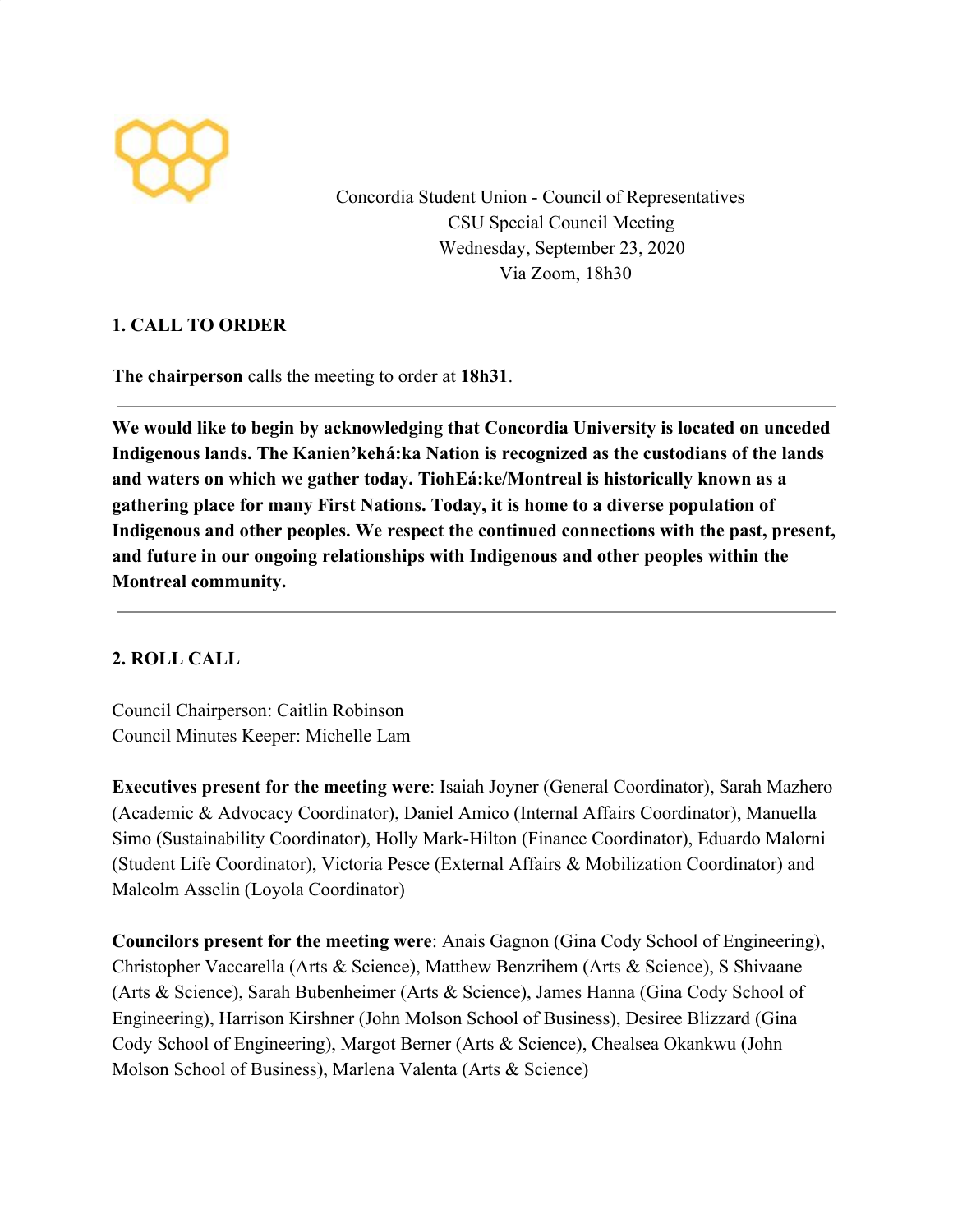**Councilors absent for the meeting were**: Natalia Whiteley (Gina Cody School of Engineering), Zach Williams (Independent), Roman Zelensky (Arts & Science), Jarrad Haas (Fine Arts), Yasmine Yahiaoui (Arts & Science), Diana Lukic (Fine Arts), Howard Issley (John Molson School of Business), Jeremya Deneault (John Molson School of Business), Arieh Barak (Independent), Shaun Sederoff (Arts & Science), Tzvi Hersh Filler (Gina Cody School of Engineering), Ahmadou Sakho (Arts & Science), Lauren Perozek (John Molson School of Business)

## **3. BYLAW AMENDMENT (CSU Sexual Violence Policy & Code of Conduct)**

**Margot Berner** presents the following motion. Seconded by **S Shivaane.** Motion passes. *WHEREAS* the CSU was mandated by Bill 151 "An Act to prevent and fight sexual violence in higher education institutions" to create an enforceable sexual violence policy. *WHEREAS* in the Policy Committee Meeting on March 27th, 2019 the CSU Sexual Violence

Policy was approved and then was passed at the April regular council meeting with the aim of it then being sent through a referendum in the 2019 byelections but this was not done as there were concerns about the enforceability of the policies.

*WHEREAS* the 2018-2019 annual report passed by the membership stated that:

"Since the CSU Code of Conduct and Sexual Violence and Safer Spaces Policy were passed by Council, there remains only two things to do. First, hire a third-party ombudsperson to act as a neutral party of referral for the Judicial Board. Second, we need to have a referendum in October 2019 to codify the two policies as annexes within the CSU By-Laws so that they supersede the standing regulations and are non-optional for all representatives within the CSU."

*WHEREAS* CSU the legal team has confirmed that making the policy an annex of the bylaws would allow for enforceability of the policies.

*WHEREAS* the section "Amendments to By-laws" specifies that these amendments "amendments may be in force and in effect only until the end of the term of office during which they are enacted unless they have been confirmed by a simple majority of a quorum of the members voting in a referendum." (21.2)

*BE IT RESOLVED* that the Code of Conduct and Sexual Violence and Safer Space Policy (with the exception of section 2 of the Sexual Violence policy titled "Training") be added to the CSU bylaws as annexes with references to these annexes added in relevant sections of bylaws. *BE IT FURTHER RESOLVED* that section 2 of the Sexual Violence Policy titled "Training" remains a Standing Regulation.

*BE IT FURTHER RESOLVED* that the Policy Committee be tasked with reviewing the bylaws and suggesting the small changes necessary to incorporate these annexes into the bylaws in a coherent way.